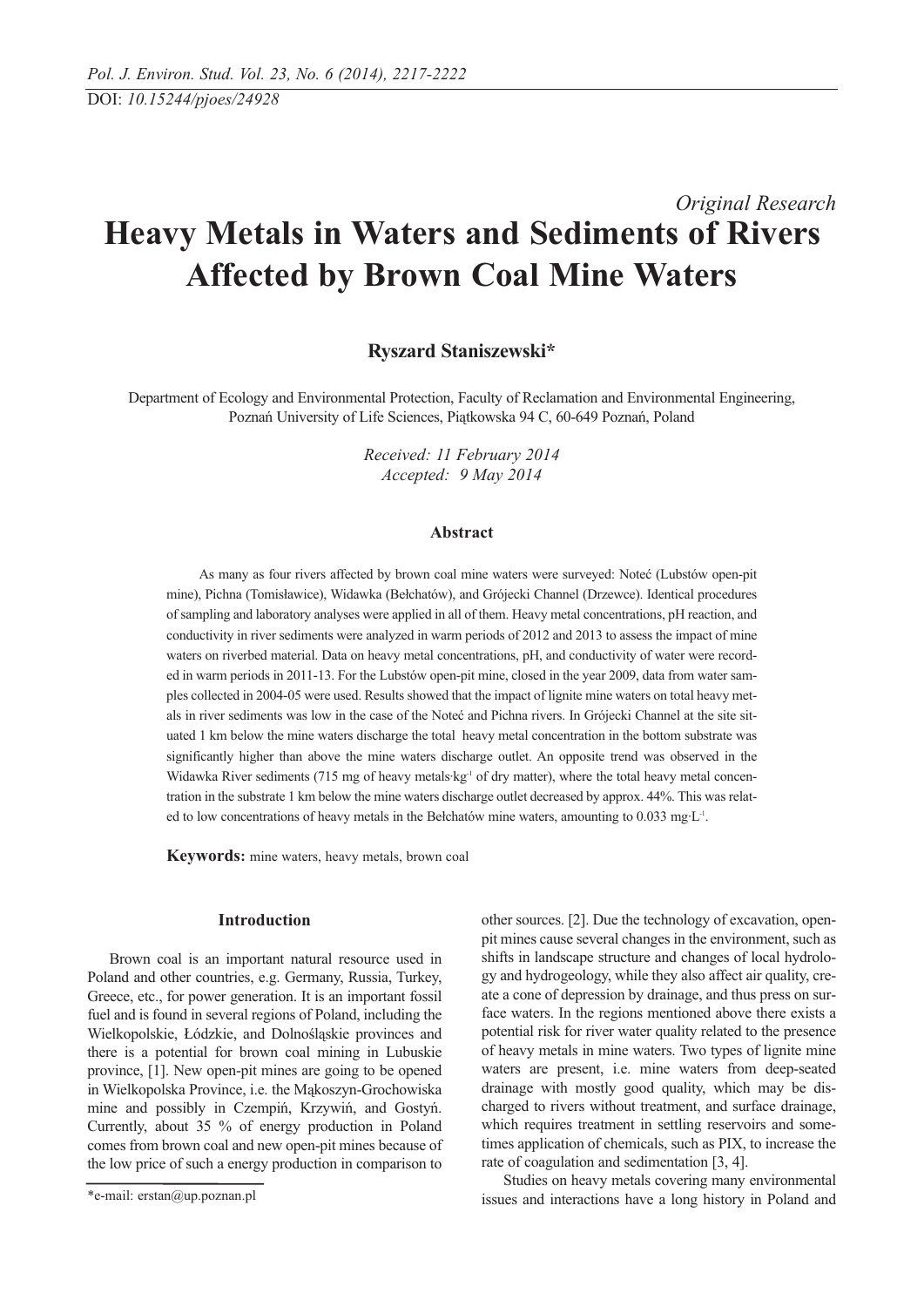other countries. This is due to their importance for the functioning of different ecosystems and for environmental health. Toxic effects of cadmium, lead, chromium, and other heavy metals have been intensively studied also due to their importance for water quality and human health [5- 21]. Other parameters, such as conductivity and pH of water and sediments, also play an important role in the evaluation of mine water impact on river ecosystems and have been utilized during studies. Former surveys showed that changes in water quality parameters caused by lignite mine waters can affect biological diversity of aquatic plants and to some extent values of macrophyte indices [4].

#### Study Area

The impact of mine waters from four brown coal open pit-mines located in central Poland on river water quality was studied. The open pit mines in Lubstów, Tomisławice, and Drzewce are situated in the Konin Coal Mine (Wielkopolskie Province) and the fourth mine was in the Bełchatów field of the Bełchatów coal mine (Łódzkie Province). Mine water discharge from Lubstów pit was stopped in April 2009, while the other open-pit mines were active during the study period. In the Tomisławice mine extraction was started in September 2011. In the case of the Lubstów and Drzewce mines the examined waters came from deep-seated drainage, in Bełchatów they were mixed waters leaving the settling reservoir and in Tomisławice they were waters from surface drainage leaving the settling reservoir.

The Lubstów mine was situated in the rural landscape with predominant mineral soils, and mine waters from deep seated drainage (clean waters) were discharged without treatment to the Noteć River [22]. Organic soils susceptible to degradation and varying in their physico-chemical characteristics were found around the new open-cast mine in Tomisławice [23]. Mine waters from Drzewce open-pit mine were discharged to the Grójecki Channel situated in an area dominated by hydrogenic soils susceptible to subsurface



Fig. 1. Location of studied brown coal mines in Poland.

drainage [24]. All the mines mentioned above were located in an area with low precipitation, which induced droughts in lowland areas and affected agricultural activities [25, 26].

In the Bełchatów open-pit mine the substrate above the coal layer was dominated by sands and the salt dome in Dębina. Precipitation is higher than in the previous locations, but soils are susceptible to degradation caused by mine drainage [27-29].

#### Methods

In 2011-13 the analyses of heavy metals, iron, and manganese concentrations in waters and sediments of rivers affected by brown coal mine waters were undertaken in the Pichna (Tomisławice open pit-mine, May-June 2011, July 2013), Widawka (Bełchatów open-pit mine, May and June 2012), and Grójecki Channel (Drzewce open-pit mine, July and August 2013). According to observations started in 2003, the Pichna River is a periodic river with no water flow in the summer period and for this reason water quality parameters were studied in May and June. In the case of the Noteć River (Lubstów open-pit mine), results of water sample analyses from 2004-05 were used and sediment samples were collected in July 2012, three years after mine waters discharge had been stopped. Other important parameters of water and sediment quality were measured in 2011-13 during the warm period and mean values are presented in this paper, except for the median for pH reaction. River water and sediment samples were collected in the river current at three sites:  $A - 50$  metres above the mine waters discharge outlet,  $B - 100$  metres below it, and  $C -$ 1000 metres below the discharge. The last site was in the location of complete mixing of river and mine waters [30]. Samples of the bottom substrate collected for analyses were bulk samples from three subsamples from the 5 cm deep layer.

Analytical procedures for sediment samples:

- Cadmium, chrome, copper, lead, nickel, zinc, iron, manganese – determined from *aqua regia* extracts obtained after 16 h extraction, metals were analyzed with an atomic absorption spectrometer in the flame mode, at the detection limits of  $0.1$  mg·kg<sup>-1</sup>,
- $pH_{\text{KCl}}$  and conductivity electrometrically. Analytical procedures for water samples:
- Cadmium, chrome, copper, lead, nickel, zinc, iron, manganese – samples were concentrated using ionexchangers, metals were analyzed with an atomic absorption spectrometer in the flame mode, at the detection limits of 0.001 mg·L-1,
- pH reaction, conductivity electrometrically in the field.

## **Results and Discussion**

In the upper course of the Noteć River watershed the water quality in the river depends on many factors, such as the presence of lakes, agricultural activities, brown coal mining and low precipitation [4, 26, 31-33]. The impact of mine waters (deep-seated drainage) from the open-pit mine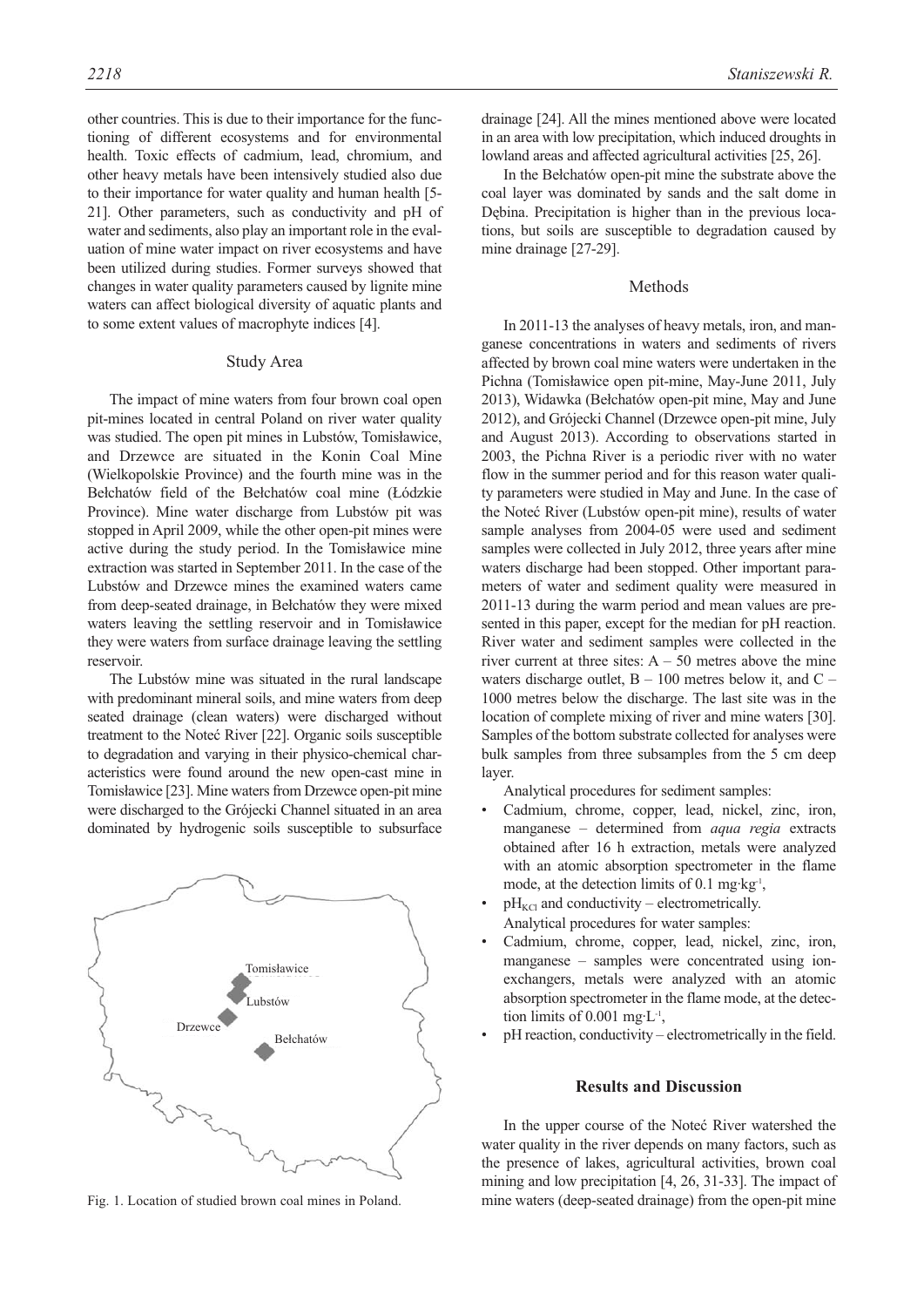Table 1. Median of pH reaction, mean values of conductivity and its standard deviation in mine waters from studied open-pit mines.

| Open pit<br>mine | Mine water quality<br>parameter | Mean    | Standard<br>deviation |
|------------------|---------------------------------|---------|-----------------------|
| Lubstów          | pH                              | $7.46*$ | 0.16                  |
|                  | Conductivity, $(mS·cm-1)$       | 0.629   | 0.169                 |
| Tomisławice      | pH                              | 7.73    | 0.02                  |
|                  | Conductivity, $(mS·cm-1)$       | 0.422   | 0.036                 |
| <b>Bełchatów</b> | pH                              | 7.67    | 0.07                  |
|                  | Conductivity, $(mS·cm-1)$       | 0.903   | 0.060                 |
| Drzewce          | pH                              | 7.70    | 0.32                  |
|                  | Conductivity, $(mS·cm-1)$       | 0.457   | 0.053                 |

\*median for pH reaction

Table 2. Sum of heavy metals (cadmium, chrome, copper, lead, nickel, zinc) for studied river waters in three sites  $(A - 50$ metres above mine waters discharge, B – 100 metres below and  $C - 1000$  metres below discharge) and the sum of heavy metals in mine waters.

|                                 | Sum of heavy metals in river<br>waters |       |       | Sum of heavy<br>metals in |  |
|---------------------------------|----------------------------------------|-------|-------|---------------------------|--|
| River/open-pit<br>mine          | A                                      | B     | C     | mine waters               |  |
|                                 | $mg \cdot L^{-1}$                      |       |       |                           |  |
| Noteć R./<br>Lubstów            | *                                      |       |       | $0.060$ **                |  |
| Pichna R./<br>Tomisławice       | 0.057                                  | 0.043 | 0.030 | 0.035                     |  |
| Widawka R./<br>Bełchatów        | 0.063                                  | 0.060 | 0.066 | 0.033                     |  |
| Grójecki<br>Channel/<br>Drzewce | 0.106                                  | 0.098 | 0.084 | 0.079                     |  |

\*in 2004-09 the total concentrations of metals in river waters were not analyzed,

\*\*data from Konin Coal Mine (personal communication) for years 2004-09

Lubstów (Table 1), which was closed in 2009, was not significant for the Noteć River. In 2004-05 all studied water quality parameters of the Noteć were in the first category of water quality [34], except conductivity in A, where mean value  $1.027 \text{ mS} \cdot \text{cm}^{-1}$  was in second category. Below the mine waters discharge it fall to  $0.873$ -0.911 mS·cm<sup>-1</sup> (sites B and C respectively) due to the lower mean conductivity of mine waters equal to  $0.682 \text{ mS} \cdot \text{cm}^{-1}$  (Table 1). In the years 2004-05 the amount of heavy metal in mine waters was equal to 0.060 mg·L-1 (Table 2, Konin Coal Mine – personal communication). Three years after closure of the Lubstów mine the total heavy metal concentration in the bottom substrate was similar above and below the mine waters discharge and was the lowest (25.9 mg·kg<sup>-1</sup>) among the surveyed rivers (Table 3). The pH reaction changed from 7.50 in site A to 4.86 in site C. Low pH of sediments in site C was also observed earlier (pH 4.58, own analyses) and this could be related to eutrophic conditions in the Noteć River, where during summer a low level of oxygen is present [33].

In the years 2011 and 2013 most of the water quality parameters presented in this paper (including metals) were acceptable in the Pichna River. At site C increased contents of manganese  $(0.18 \text{ mg Mn·L}^{-1})$  and iron  $(0.87 \text{ mg Fe·L}^{-1})$ were observed in comparison to site A (0.15 mg Mn·L-1,  $0.47$  mg Fe $\cdot$ L<sup>-1</sup>). Total heavy metal contents in sediments were found to be higher at site C  $(31.1 \text{ mg} \cdot \text{kg}^{-1})$  than at site B (20.0 mg·kg<sup>-1</sup>), and slightly lower than at site A (38.8) mg·kg-1) situated above the mine waters discharge outlet (Table 3), which was typical of the studied rivers. The greatest level of iron in sediments was observed at site A and was equal to 5,020 mg Fe·L-1. The pH reaction changed from 7.60 at site A to 6.84 at site C. Conductivity of river sediments 1 km below the mine waters discharge was 1.443  $mS·cm<sup>-1</sup>$  (class 2) and was the highest observed during surveys.

In 2012 total heavy metal content in mine waters discharged to the Widawka was the lowest observed and reached 0.033 mg·L-1, causing a decrease of this parameter at river site B, but there was no impact after complete mixing of river and mine waters (Table 2). At site C a negligible increase was observed for manganese (0.46 mg Mn·L-1) and chrome (0.007 mg Cr·L<sup>-1</sup>) concentrations in comparison to site A  $(0.38 \text{ mg Mn·L}^{-1}, 0.004 \text{ mg Cr·L}^{-1})$ . In terms of total heavy metal contents in the Widawka sediments the situation improved significantly from 715 mg·kg<sup>-1</sup> at site A to less than 400 mg·kg<sup>-1</sup> at sites B and C (Table 3). Such metals as manganese and iron were strongly represented in sediments above Bełchatów mine and reached 3,320 mg Mn·kg<sup>-1</sup> and 42,400 mg Fe·kg<sup>-1</sup> (site A), and were lower at the site situated 1 km below the mine waters discharge (C), falling to  $1,970$  mg Mn·kg<sup>-1</sup> and  $34,400$  mg Fe·kg-1, respectively. The pH values of river sediments were similar at site A (pH 7.32) and sites below the mine waters discharge (B, pH 7.48, C, pH 7.34). Conductivity of river sediments 1 km below the discharge was equal to 1.382  $\text{mS} \cdot \text{cm}^{-1}$ , while at site A it was equal to 1.135 mS $\cdot$ cm<sup>-1</sup>.

In 2013 the pH reaction of Drzewce mine waters were characterized by a wide range of values in comparison to other mines (Table 1). The total heavy metal contents in mine waters discharged to the Grójecki Channel were the highest observed and was equal to  $0.079$  mg·L<sup>-1</sup>, but it caused a reduction of this parameter at river sites B and C due to high concentrations of heavy metals at the site above the mine waters discharge (Table 2). At site C a negligible increase of manganese  $(0.08 \text{ mg Mn-L}^1)$ , iron  $(1.20 \text{ mg})$ Fe·L<sup>-1</sup>), and chrome  $(0.037 \text{ mg Cr-L}^{-1})$  concentrations was observed in comparison to site A  $(0.04 \text{ mg Mn L}^{-1}, 0.36 \text{ mg})$ Fe $\cdot$ L<sup>-1</sup>, 0.032 mg Cr $\cdot$ L<sup>-1</sup>). The total heavy metal content in the bottom substrate of Grójecki Channel was the highest at site C and equal to 61.1 mg·kg<sup>-1</sup> (Table 3). A very high concentration of iron was observed in the riverbed substrate from site C equal to  $57,300$  mg Fe·kg<sup>-1</sup>, which was over 7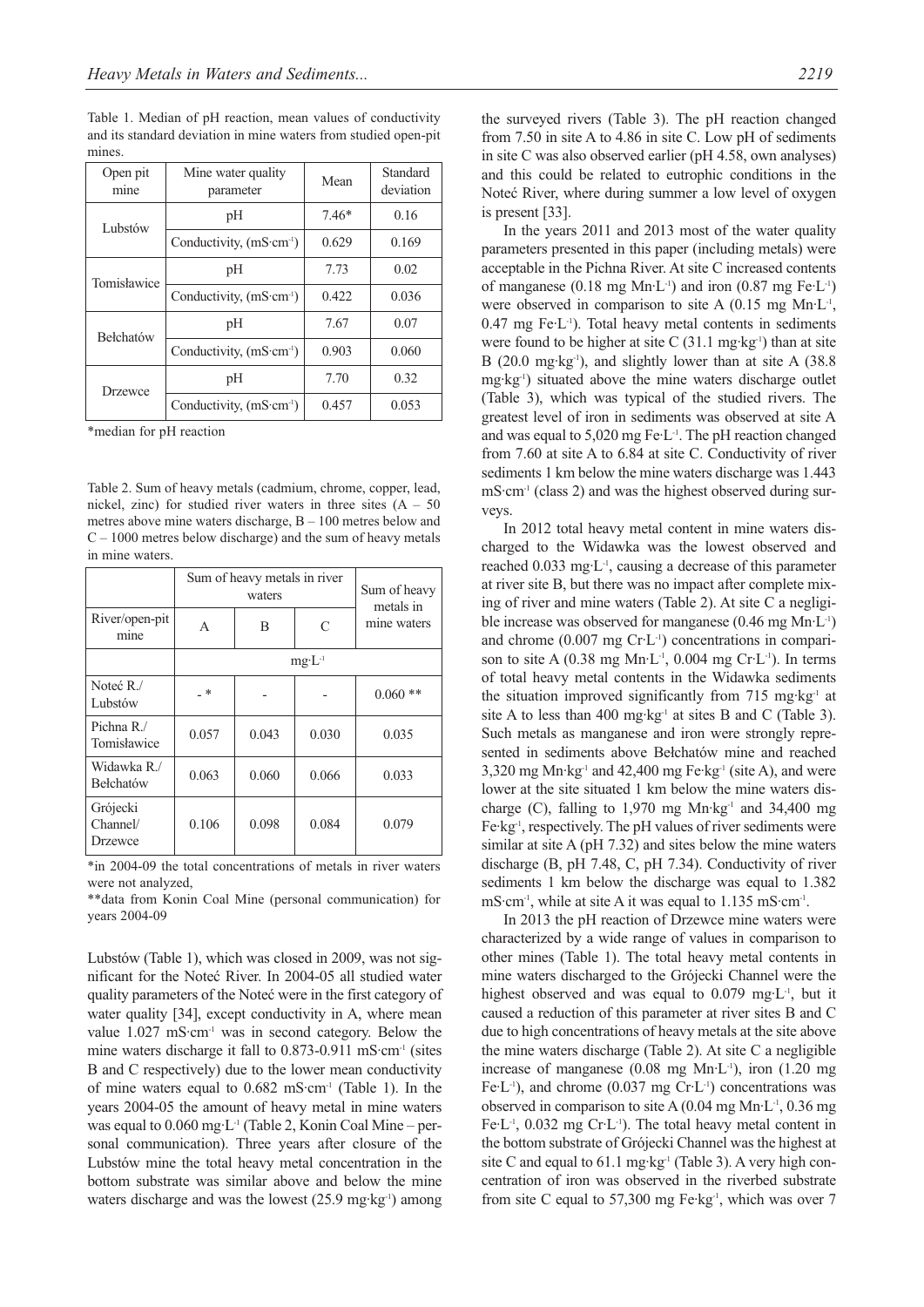| River            | Parameter                               | <b>Site</b> |         |               |
|------------------|-----------------------------------------|-------------|---------|---------------|
|                  |                                         | A           | B       | $\mathcal{C}$ |
| Noteć R.         | Substrate                               | min         | min     | min           |
|                  | Heavy metals (mg·kg <sup>-1</sup> d.m.) | 22.8        | 13.8    | 25.9          |
| Pichna R.        | Substrate                               | min         | min     | min/org       |
|                  | Heavy metals (mg·kg <sup>-1</sup> d.m.) | 38.8        | 20.0    | 31.1          |
| Widawka R.       | Substrate                               | min/org     | min/org | min/org       |
|                  | Heavy metals (mg·kg <sup>-1</sup> d.m.) | 715         | 393     | 398           |
| Grójecki Channel | Substrate                               | min/org     | min     | min/org       |
|                  | Heavy metals (mg·kg <sup>-1</sup> d.m.) | 39.2        | 25.1    | 61.1          |

Table 3. River bottom substrate and sum of heavy metals (cadmium, chrome, copper, lead, nickel, zinc) in river sediments  $(A - 50$ metres above mine waters discharge, B – 100 metres below and C – 1000 metres below discharge, min – mineral substrate, min/org – mineral/organic substrate).

times higher than at site A. It was probably the effect of sediment characteristics at site B, where the mineral permeate substrate was found, accumulating non-significant amounts of metals, whilst at site C the mineral-organic more cumulative substrate was observed. Additionally, at site B the river and mine waters were not completely mixed yet. The pH reaction of river sediments was similar at site A (pH 7.23) and in site C (pH 7.10). Conductivity of river sediments 1 km below the discharge outlet was equal to 0.849  $mS·cm<sup>-1</sup>$  and it was higher than at site A (0.527 mS·cm<sup>-1</sup>).

In the studied rivers sediment conductivity was always higher at sites C than above the mine waters discharge outlet (sites A), regardless of the type of mine waters and duration of mine waters impact on the river ecosystem. To some extent it was also observed in the case of several metals such as chrome, copper, cadmium, lead, and total heavy metals (Fig. 2). In comparison to other data for rivers in Poland the concentrations of heavy metals in sediments of the studied rivers were low except for manganese in the Widawka River, and manganese and iron in Grójecki Channel (Table 4).



Fig. 2. Number of open-pit mines where select sediment quality parameters were higher in sites located 1 km below than in sites above mine waters discharge (Cond. – conductivity, H. met. – sum of heavy metals).

A decrease of total heavy metal concentrations at sites B and its increase at sites C (Table 3) were probably related to the higher river discharge caused by mine waters, thus washing out a portion of sediments from sites B to C. The rate of mine waters discharge in the Pichna River was even 100% during the summer period, in the Widawka the average was equal to 15% [29], in the Noteć it was 21% [42], and 10-20% in Grójecki Channel [authors' observations]. The change in the substrate structure was most evident in the case of Grójecki Channel and the Pichna River, where site B was mineral and site C was partially mineral and organic (Table 3). A similar phenomenon was observed in the middle course of the Odra River, where small grain size particles characterized by high metal contents were washed out from the central parts of the riverbed and deposited along the riverbank, causing an increase in heavy metals concentrations [43].

## **Conclusions**

- 1. The sum of heavy metals concentrations in brown coal mine waters was lower than in rivers that cause a decrease of this parameter below the mine waters discharge.
- 2. Higher concentrations of particular metals at the river sites below the mine waters discharge were sporadically observed for chrome (Bełchatów and Drzewce openpit mines), zinc (Bełchatów), manganese (Tomisławice, Bełchatów, Drzewce) and iron (Drzewce).
- 3. Brown coal mine waters, despite the duration of impact, caused a decrease of the total heavy metal concentrations in river sediments 100 meters below the mine waters discharge and a subsequent increase after complete mixing with river waters at sites situated 1 km below the discharge. In the case of the Lubstów and Drzewce open-pit mines the concentrations at sites 1 km below the discharge were greater than the values observed at the sites located above the mine waters discharge.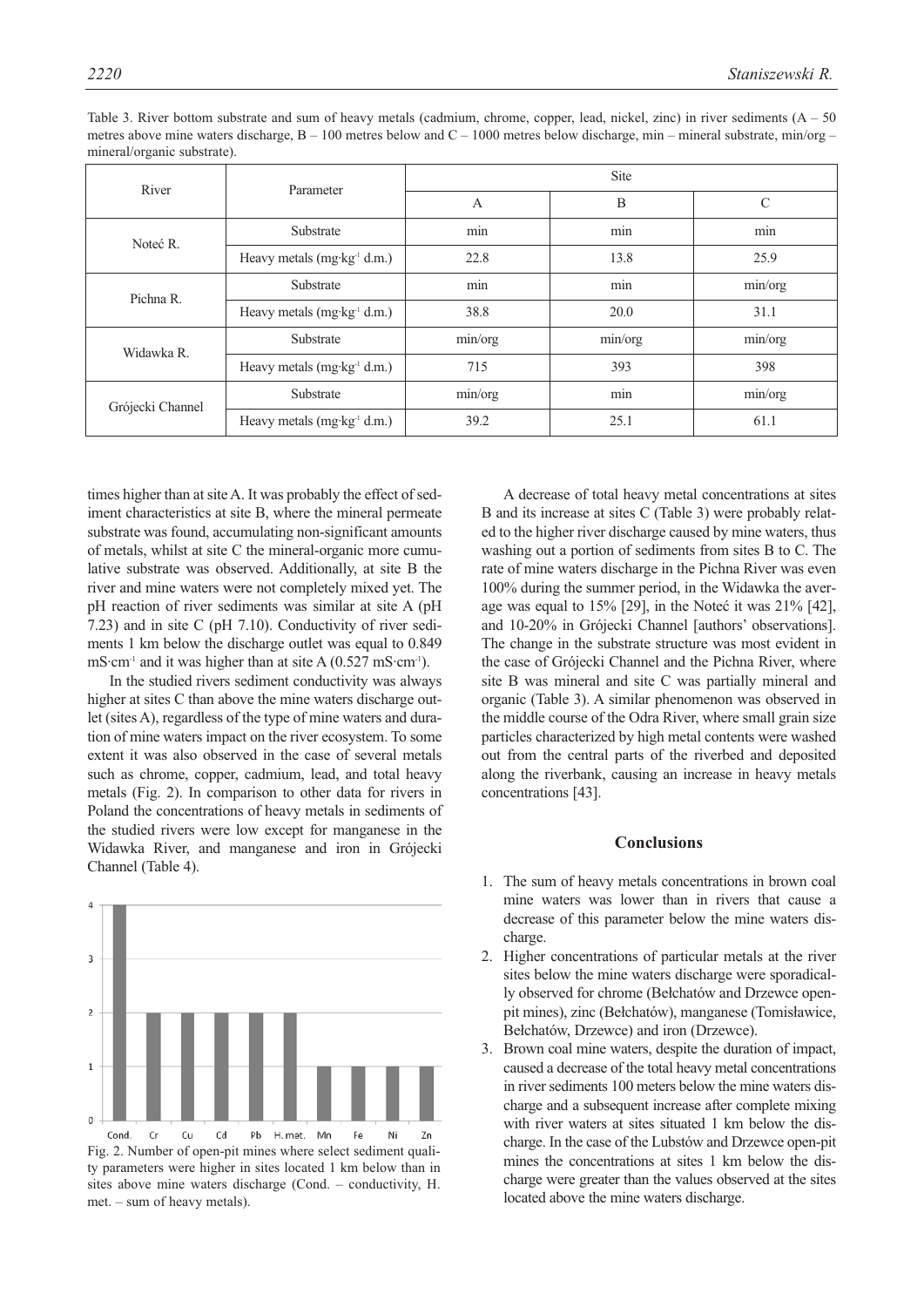Table 4. Ranges of heavy metals concentrations, manganese, iron, conductivity and pH reaction in sediments of Noteć, Pichna, Widawka and Grójecki Channel rivers collectively  $(A - 50$  metres above mine waters discharge,  $B - 100$  metres below and  $C - 1000$ metres below discharge) and comparison to data from Poland [18, 35-41].

| Parameter      | Unit                                 | <b>Site</b>     |                |                 | Poland          |
|----------------|--------------------------------------|-----------------|----------------|-----------------|-----------------|
|                |                                      | $\mathbf{A}$    | B              | $\mathcal{C}$   |                 |
| Cr             | mg·kg <sup>-1</sup> of<br>dry matter | $1.4 - 7.0$     | $0.9 - 4.4$    | $1.9 - 6.5$     | 1-1090          |
| Ni             |                                      | $3.1 - 152$     | $1.1 - 83.5$   | 1.9-72.9        | $1 - 667$       |
| Cu             |                                      | $3.3 - 30.0$    | $1.5 - 28.1$   | $1.6 - 22.3$    | 1-3700          |
| Zn             |                                      | 13.4-507        | $9.1 - 255$    | 8.0-282         | 4-12000         |
| C <sub>d</sub> |                                      | $< 0.1 - 0.9$   | $< 0.1 - 0.4$  | $< 0.1 - 0.7$   | $0.25 - 1160$   |
| Pb             |                                      | $1.7 - 18.4$    | $< 0.1 - 21.3$ | $5.3 - 14.1$    | $5 - 4519$      |
| Fe             |                                      | 3840-42400      | 1070-29400     | 3630-57300      | 1000-73810      |
| Mn             |                                      | 90-3320         | 7-2540         | 13-1970         | 187.7-2581      |
| Conductivity   | $mS·cm-1$                            | $0.083 - 1.135$ | 0.069-0.998    | $0.400 - 1.443$ | $0.225 - 1.030$ |
| pH reaction    |                                      | $7.23 - 7.60$   | 7.06-7.93      | 4.86-7.34       | 6.90-7.98       |

- 4. Metal contents in river sediments were low and they were significantly lower than the maximum values found in Poland, except for iron and manganese.
- 5. In all studied rivers mine waters caused sediment conductivity at sites 1 km below the discharge to be higher than in upper sites, which indicates the impact of mine waters on sediment salinity.
- 6. Total concentrations of heavy metals were decreasing in sites B and then increasing in sites C due to the mine waters impact on riverbed material.

### **Acknowledgements**

Studies were financed by the National Science Centre in Poland (NCN) according to decision DEC-2011/01/B/ ST10/00513 (2011-13) and partially under project KBN 2 P06S 019 27 of the State Committee for Scientific Research (2004-06).

## **References**

- 1. TAJDUŚ A., CZAJA P., KASZTELEWICZ Z. Actual state and prognosis of development of brown coal branch in first half of XXI century in Poland. Górnictwo i Geologia **5**, (3), 138, **2010** [In Polish].
- 2. KASZTELEWICZ Z. Lignite deposits in Poland and perspectives of their utilization Polityka energetyczna, **11**, (1), 181, **2008** [In Polish].
- 3. SAWICKI J. Hydrogeological conditions and mining operation brown coal deposits Złoczew. Prace Naukowe Instytutu Górnictwa Politechniki Wrocławskiej, **123**, (34), 127, **2010** [In Polish].
- 4. STANISZEWSKI R., JUSIK S. Impact of mine waters discharge from open-pit lignite mine on river water quality. Rocznik Ochrona Środowiska **15**, (3), 2652, **2013** [In Polish].
- 5. ADAMIEC E., HELIOS-RYBICKA E. Distribution of Pollutants in the Odra River System Part V. Assessment of total and mobile heavy metals content in the suspendent matter and sediments of the Odra River system and recommendations for river chemical monitoring. Pol. J. Environ. Stud. **11**, (6), 675, **2002**.
- 6. DRZEWIECKA K., BOROWIAK K., MLECZEK M., ZAWADA I., GOLIŃSKI P. Bioaccumulation of zinc and copper by *Phragmites australis* (Cav.) Trin Ex Steudel and *Typha angustifolia* (L.) growing in natural water ecosystems. Fresen Environ Bull **20**, (2), 325, **2011**.
- 7. GŁOSIŃSKA G., SOBCZYŃSKI T., BOSZKE L., BIERŁA K., SIEPAK J. Fractionation of Some Heavy Metals in Bottom Sediments from the Middle Odra River (Germany/Poland), Pol. J. Environ. Stud. **14**, (3), 305, **2005**.
- 8. GRABIŃSKA B., KOC J., SZYMCZYK S. Fluctuations in Concentration of Zinc in River Waters Depending on Environmental Conditions and Type of Use of a River Basin: a Case Study of the Narew River and Some of Its Tributaries, Pol. J. Environ. Stud. **15**, (2a), 78, **2006**.
- 9. OCIEPA-KUBICKA A., OCIEPA E. Toxic effects of heavy metals on plants, animals and humans. Inżynieria i Ochrona Środowiska **15**, (2), 169, **2012** [In Polish].
- 10. OLADE M.A. Dispersion of cadmium, lead and zinc in soils and sediments of humid tropical ecosystem in Nigeria. In: T. C. Hutchinson and K. M. Meema (Eds), Lead, mercury, cadmium and arsenic in the environment, SCOPE, John Wiley & Sons Ltd, pp. 303-313, **1987**.
- 11. SOBCZYŃSKI T., KAŹMIERCZAK J., ZIOŁA A. The effect of a depression sink on a accumulation of heavy metals in bottom sediments of old riverbeds in the range of its influence. Pol. J. Environ. Stud. **13**, 101, **2004**.
- 12. SOJKA M., SIEPAK M., GNOJSKA E. Assessment of heavy metal concentration in bottom sediments of Stare Miasto pre-dam reservoir on the Powa River. Rocznik Ochrona Środowiska **15**, (3), 1916, **2013** [In Polish].
- 13. SOYLAK M., DIVRIKLI U., SAROCOGLU S., ELCI L. Monitoring Trace Metal Levels in Yozgat-Turkey: Copper, Iron, Nickel, Cobalt, Lead, Cadmium, Manganese and